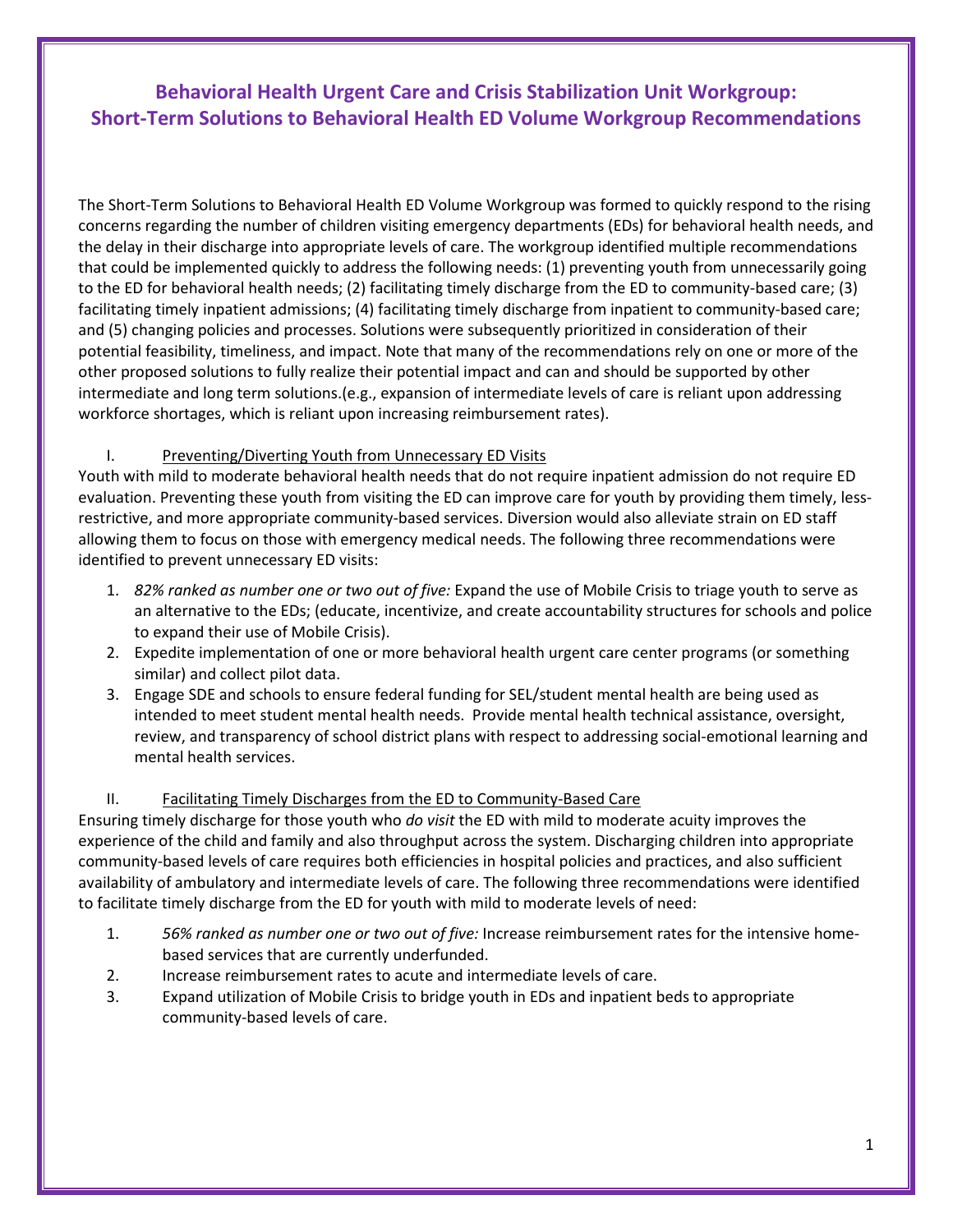## III. Facilitating Timely Inpatient Admissions

For those youth who enter the ED with high acuity requiring inpatient care, it is critical that there be timely access to an inpatient bed and that bed availability be readily accessible by EDs and other crisis intervention service providers. The following three recommendations were identified to facilitate timely inpatient admission:

- 1. *45% ranked this as number one or two out of seven:* Explore the use of technology for real time service and bed capacity availability (e.g., Behavioral Health Link, Open Bed, Unite Us etc.). The platform would track youth needing placement (including relevant information for special populations) as well as availability of care (inpatient and PRTF beds as well as intermediate levels of care).
- 2. Dramatically increase reimbursement rates for inpatient and PRTF and actively recruit sites who might have unused additional bed capacity.
- 3. Increase respite bed capacity.

# IV. Facilitating Timely Discharges from Inpatient to Community-Based Care

Congestion in the system can be further aggravated when there are discharge delays for youth ready to step down from inpatient to intermediate or ambulatory levels of care. A primary reason for this challenge is lack of availability (e.g., wait lists) of the appropriate service for the child's needs following inpatient discharge. The following three recommendations were identified to facilitate timely discharge from inpatient services:

- 1. *63% ranked as number one or two out of four:* Increase reimbursement rates to community-based intermediate levels of care.
- 2. Increase reimbursement rates for the intensive home-based services that are currently underfunded.
- 3. Utilize Mobile Crisis as a bridge to next level of care.

## V. Related Policy and Process Changes

The challenges above can be exacerbated by policies and/or processes that create unintended inefficiencies or present barriers to implementing solutions, including those proposed above. The following three policy and process recommendations were identified as most important for facilitating the success of short-term solutions addressing behavioral health ED volume:

- 1. *29% ranked as number one or two out of seven:* Develop specialized capacity at acute and intermediate levels of care to meet the needs of children with serious intellectual and developmental disabilities.
- 2. Consider changes to existing provider licenses to allow other clinical services to provide services outside the clinic setting, including sufficient reimbursement for in-home services.
- 3. Consider any possible process improvements within the ED to expedite discharges (e.g., reconsider policy for having a psychiatric evaluation for every child, ensure policies allow for Mobile Crisis to be onsite.

Additional recommendations were made, but not seen as priorities of focus. The full list is included in Appendix A. Recommendations from family members are forthcoming as are intermediate and longer-term solutions.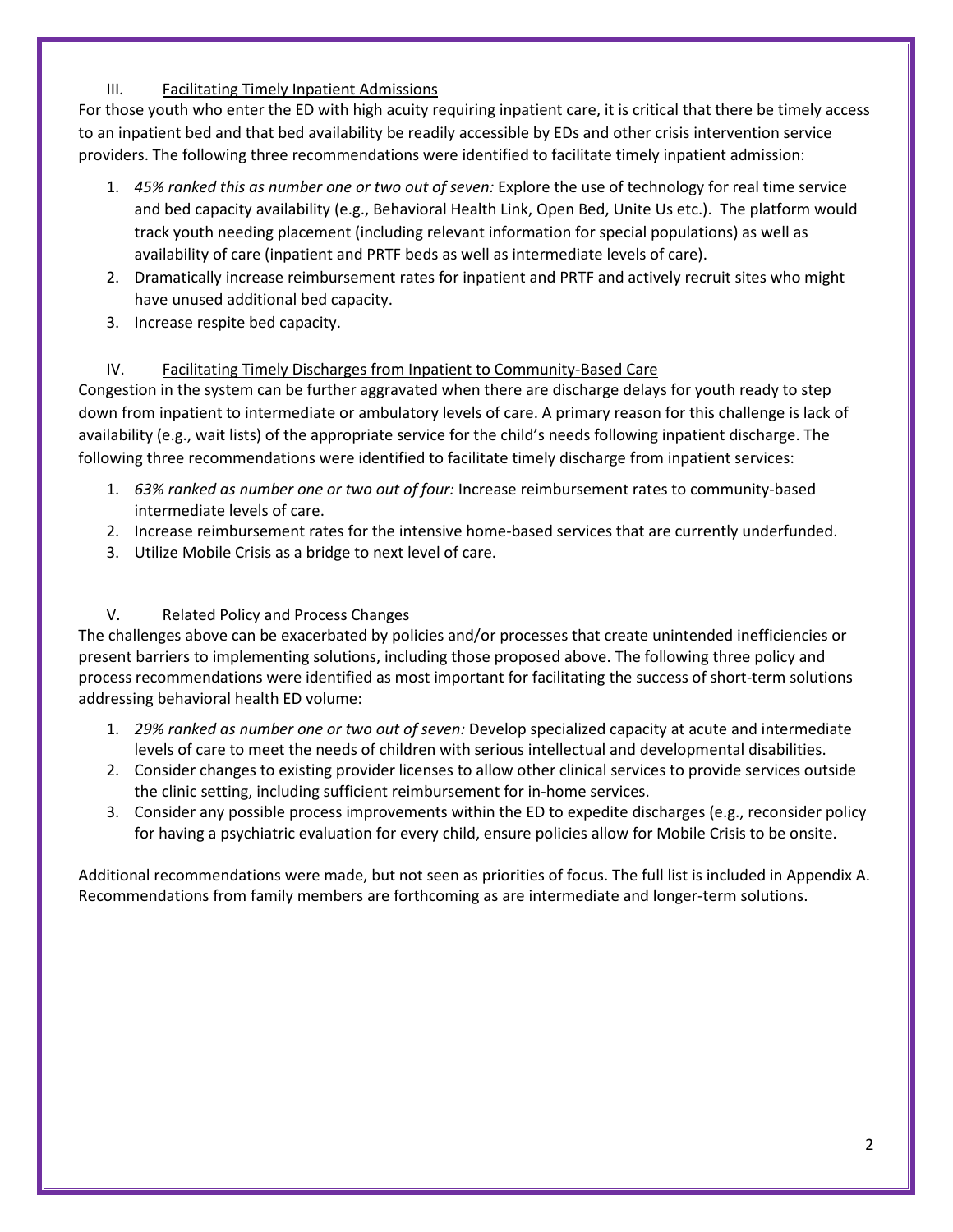# **Appendix A: Full List of Recommendations Identified by Workgroup Members**

- I. Preventing/Diverting Youth from Unnecessary ED Visits
- Expand the use of Mobile Crisis to triage youth to serve as an alternative to the EDs; (educate, incentivize, and create accountability structures for schools and police to expand their use of Mobile Crisis).
- Expedite implementation of one or more behavioral health urgent care center programs (or something similar) and collect pilot data.
- Engage SDE and schools to ensure federal funding for SEL/student mental health are being used as intended to meet student mental health needs. Provide mental health technical assistance, oversight, review, and transparency of school district plans with respect to addressing social-emotional learning and mental health services.
- Use HRSA or other available resources to expand ACCESS Mental Health; consider having ACCESS Mental Health clinicians use a caseload carrying model.
- Pilot a paramedicine model including use of an ambulance-type service that allows transport of children to a home or community site.
- II. Facilitating Timely Discharges from the ED to Community-Based Care
- Increase reimbursement rates for the intensive home-based services that are currently underfunded.
- Increase reimbursement rates to acute and intermediate levels of care.
- Expand utilization of Mobile Crisis to bridge youth in EDs and inpatient beds to appropriate communitybased levels of care.
- Deploy Mobile Crisis clinicians to EDs to conduct evaluations of incoming BH ED youth visits (i.e., the Mobile Crisis ED facility liaison position).
- Expedite the newly developed DSS RFP for the Intensive Transition Care Managers program.
- **Incentivize agencies that have appropriate space to create an overflow unit that can be used for any age** group or specialized psych need that may be experiencing a surge (this would require licensing an appropriate space for multiple purposes and coordination by a central entity).

### III. Facilitating Timely Inpatient Admissions

- **Explore the use of technology for real time service and bed capacity availability, e.g. Behavioral Health** Link, Open Bed, Unite Us etc. The platform would track youth needing placement (including relevant information for special populations) as well as availability of care (inpatient and PRTF beds as well as intermediate levels of care).
- Dramatically increase reimbursement rates for inpatient and PRTF and actively recruit sites who might have unused additional bed capacity.
- Increase respite bed capacity.
- **Allow community-based providers to provide emergency assessments on inpatient campuses.**
- Establish a process utilizing daily emails to immediately stand up a centralized system for tracking acute bed availability, referral and dispositions information.
- Streamline referral and admission process and paperwork to PRTF and inpatient settings.
- Strengthen congregate care model as a resource for therapeutic residential services.
- Increase Solnit residential services, and develop residential resources for children 12 and under, to avert long stays on acute inpatient psychiatric units.
- Reassess the Therapeutic Group Home models to be used as stabilization and transition treatment options.
- Incentivize local hospitals without children's psychiatric beds to add them.